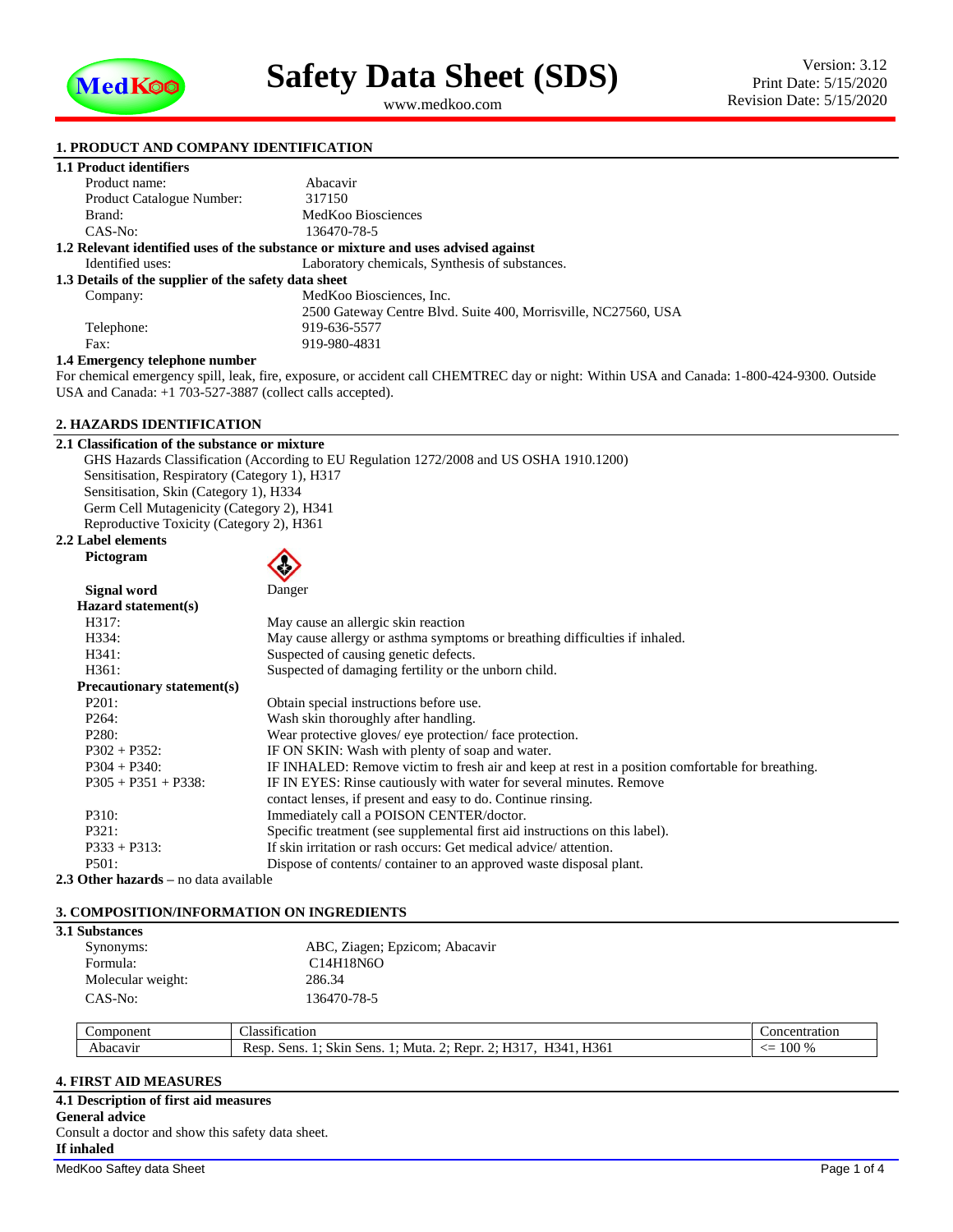Remove to fresh air and monitor breathing. If breathing becomes difficult, give oxygen. If breathing stops, give artificial respiration. Consult a doctor.

## **In case of skin contact**

Immediately wash skin with copious amounts of soap and water for at least 15 minutes. Remove contaminated clothing and shoes and wash before reuse. Consult a doctor.

#### **In case of eye contact**

Flush with copious amounts of water for at least 15 minutes. Consult a doctor.

#### **If swallowed**

Rinse mouth with water. Do not induce vomiting unless directed to do so by medical personnel. Never give anything by mouth to an unconscious person. Consult a doctor.

#### **4.2 Most important symptoms and effects, both acute and delayed**

To the best of our knowledge, the chemical, physical and toxicological properties have not been thoroughly investigated.

#### **4.3 Indication of immediate medical attention and special treatment needed**

Show this safety data sheet to the doctor in attendance. Immediate medical attention is required.

## **5. FIRE-FIGHTING MEASURES**

#### **5.1 Extinguishing media**

#### **Suitable extinguishing media**

Use water spray, alcohol-resistant foam, dry chemical or carbon dioxide.

**5.2 Special hazards arising from the substance or mixture**

#### In combustion, may emit toxic fumes. **5.3 Precautions for fire-fighters**

Wear suitable protective clothing to prevent contact with skin and eyes and self-contained breathing apparatus.

## **6. ACCIDENTIAL RELEASE MEASURES**

### **6.1 Personal precautions, protective equipment and emergency procedures**

Do not take action without suitable protective clothing - see section 8 of SDS. Evacuate personnel to safe areas. Ensure adequate ventilation. Avoid breathing vapors, mist, dust or gas.

**6.2 Environmental precautions**

Do not let product enter drains.

## **6.3 Methods and materials for containment and cleaning up**

Cover spillage with suitable absorbent material. Sweep up material and place in an appropriate container. Hold all material for appropriate disposal as described under section 13 of SDS.

#### **6.4 Reference to other sections**

For required PPE see section 8. For disposal see section 13.

## **7. HANDLING AND STORAGE**

### **7.1 Precautions for safe handling**

Use in a chemical fume hood, with air supplied by an independent system. Avoid inhalation, contact with eyes, skin and clothing. Avoid the formation of dust and aerosols. Use in a well-ventilated area. Keep away from sources of ignition. Avoid prolonged or repeated exposure.

### **7.2 Conditions for safe storage, including any incompatibilities.**

Store in cool, well-ventilated area. Keep away from direct sunlight. Keep container tightly sealed until ready for use.

Recommended storage temperature: Store at -20°C

## **7.3 Specific end uses**

Use in a laboratory fume hood where possible. Refer to employer's COSHH risk assessment.

## **8. EXPOSURE CONTROLS/PERSONAL PROTECTION**

#### **8.1 Control parameters**

## **Components with workplace control parameters**

Contains no substances with occupational exposure limit values.

#### **8.2 Exposure controls**

#### **Appropriate engineering controls**

Use in a fume hood where applicable. Ensure all engineering measures described under section 7 of SDS are in place. Ensure laboratory is equipped with a safety shower and eye wash station.

## **Personal protective equipment**

**Eye/face protection**

Use appropriate safety glasses.

#### **Skin protection**

Use appropriate chemical resistant gloves (minimum requirement use standard BS EN 374:2003). Gloves should be inspected before use. Wash and dry hands thoroughly after handling.

# **Body protection**

Wear appropriate protective clothing.

## **Respiratory protection**

If risk assessment indicates necessary, use a suitable respirator.

## **9. PHYSICAL AND CHEMICAL PROPERTIES**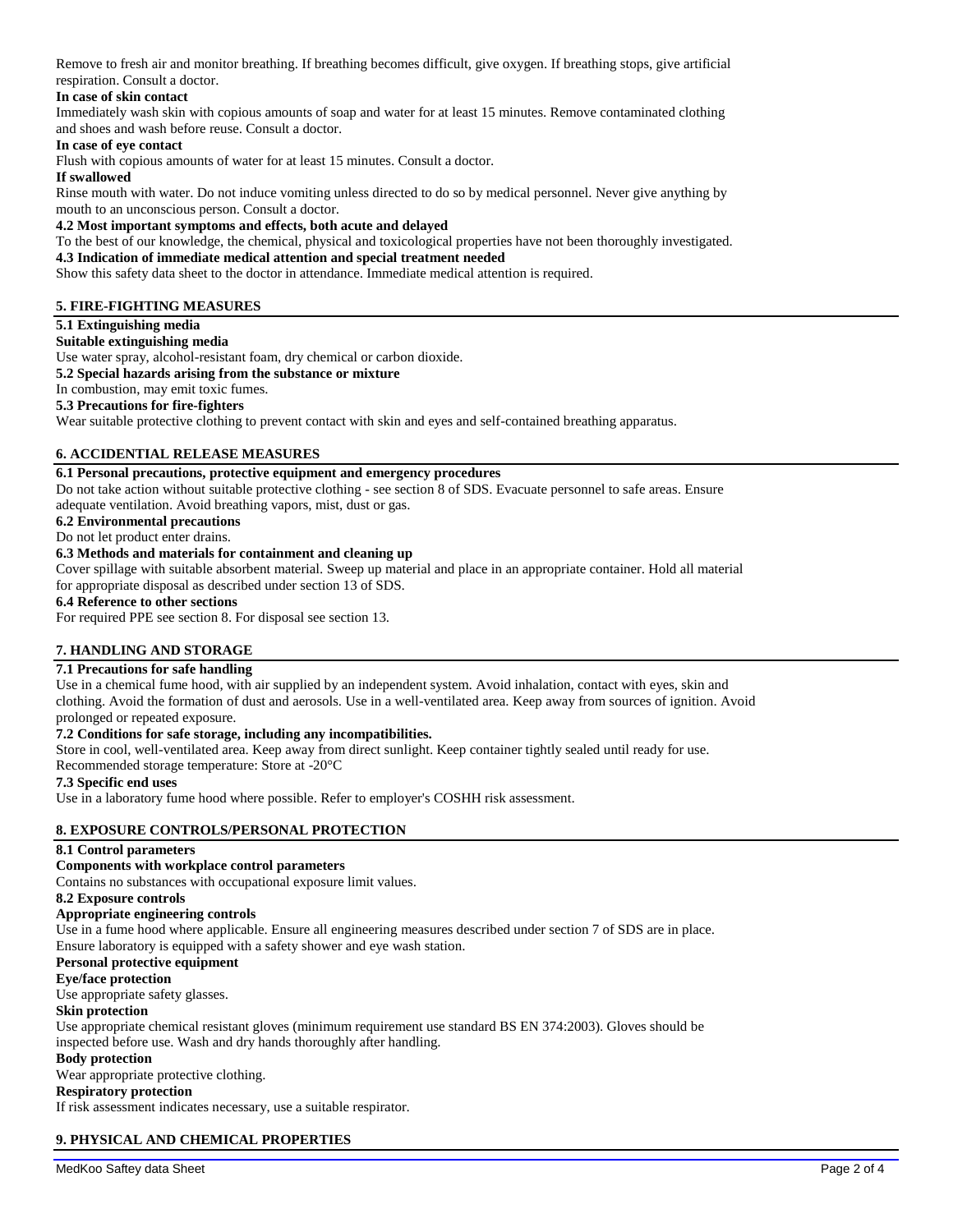## **9.1 Information on basic physical and chemical properties**

- Appearance a very pale yellow solid Vapor pressure No data available Odor **No data available** No data available Vapor density No data available No data available Odor threshold No data available No data available<br>
No data available<br>
No data available<br>
No data available<br>
No data available<br>
No data available<br>
No data available<br>
No data available<br>
No data available<br>
No data available<br> Melting / freezing point No data available Partition coefficient No data available Boiling point / range  $\blacksquare$  No data available  $\blacksquare$  Auto-ignition temperature No data available Flash point No data available Decomposition temperature No data available Evaporation rate No data available Viscosity No data available Flammability (solid, gas) No data available Explosive properties No data available Upper / lower flammability or explosive limits
	-
	- No data available Solubility(ies) No data available No data available Oxidising properties No data available

## **9.2 Other safety information**

No data available

## **10. STABILITY AND REACTIVITY**

**10.1 Reactivity** Stable under recommended transport or storage conditions. **10.2 Chemical stability** Stable under recommended storage conditions. **10.3 Possibility of hazardous reactions** Hazardous reactions will not occur under normal transport or storage conditions. Decomposition may occur on exposure to conditions or materials listed below. **10.4 Conditions to avoid** Heat, moisture. **10.5 Incompatible materials** Strong acids/alkalis, strong oxidising/reducing agents. **10.6 Hazardous decomposition products** In combustion may emit toxic fumes. No known decomposition information.

# **11. TOXICOLOGICAL INFORMATION**

**11.1 Information on toxicological effects Acute Toxicity** No data available **Skin corrosion/irritation** Classification criteria are not met based on available data **Serious eye damage/irritation** Classification criteria are not met based on available data **Respiratory or skin sensitization** Classification criteria are not met based on available data **Germ cell mutagenicity** Classification criteria are not met based on available data **Carcinogenicity** Classification criteria are not met based on available data **Reproductive toxicity** Classification criteria are not met based on available data **Specific target organ toxicity - single exposure** Classification criteria are not met based on available data **Specific target organ toxicity - repeated exposure** Classification criteria are not met based on available data **Aspiration hazard** Classification criteria are not met based on available data **Symptoms / Routes of exposure** Inhalation: There may be irritation of the throat with a feeling of tightness in the chest. Ingestion: There may be irritation of the throat. Skin: There may be mild irritation at the site of contact. Eyes: There may be irritation and redness. Delayed / Immediate Effects: No known symptoms. **Additional Information** RTECS No: Not available Exposure may cause irritaiton of eyes, mucous membranes, upper respiratory tract and skin. To the best of our knowledge, the chemical, physical and toxicological properties have not been fully investigated

## **12. ECOLOGICAL INFORMATION**

**12.1 Toxicity** No data available